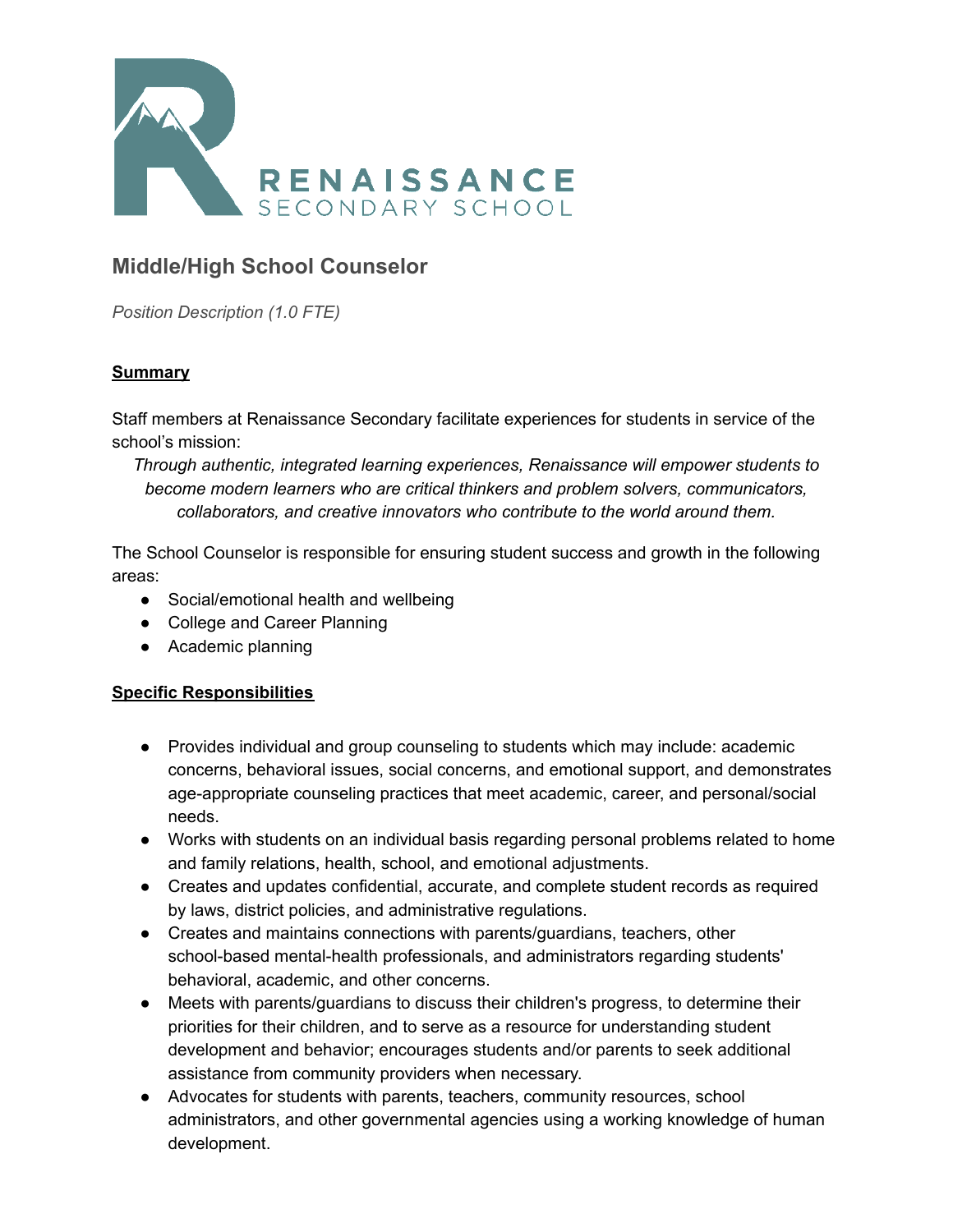- Serves as a resource within the building and is available to respond to academic, social and emotional needs of students including crisis intervention.
- Advocates for and assists with the planning, development, scheduling, enrolling, and implementation of programs that enhance a student's educational experience, career & vocational opportunities, and social and emotional well-being.
- Advises and participates in the development and enhancement of a school-wide culture that promotes professional growth and excellence in student learning.

#### **Academic, College and Career Planning**

- Guides and advises students to ensure appropriate coursework to meet high school graduation requirements.
- Counsels students to encourage and support academic achievement. Assists students regarding educational issues such as course and program selection, class scheduling, truancy, study habits and college/career planning.
- Guides and advises students in the development of their Individual Career and Academic Plan (ICAP); maintains records of required ICAP documentation.
- Assists 11th and 12th grade students with selecting and planning a capstone project, as required for graduation.
- Supports students in the successful transition from each grade level into the next phase.
- Provides information to students and parents regarding academic progress, counseling programs, community resources, post-secondary opportunities, etc.
- Refers and connects students to appropriate resources to enhance learning and development.

#### **Required Qualifications:**

- Master's Degree in School Counseling (Secondary Level)
- Special Service Provider License School Counseling Colorado Department of **Education**
- Holistic approach to educating and counseling students.
- Willingness and ability to work collaboratively with teachers/staff/team to meet the needs of students.
- Willingness and ability to manage crisis assessment and intervention.
- Excellent written and verbal communication skills.
- Patience and resiliency in any and all circumstances.
- Ability to multitask and prioritize.
- Strict adherence to the maintenance of confidentiality.
- Willingness to grow with the position and needs of the school.
- Proficient with technology

#### **Preferred Qualifications:**

- Knowledge of and experience with MTSS/RTI, ALP/GT, 504.
- Experience with Naviance.